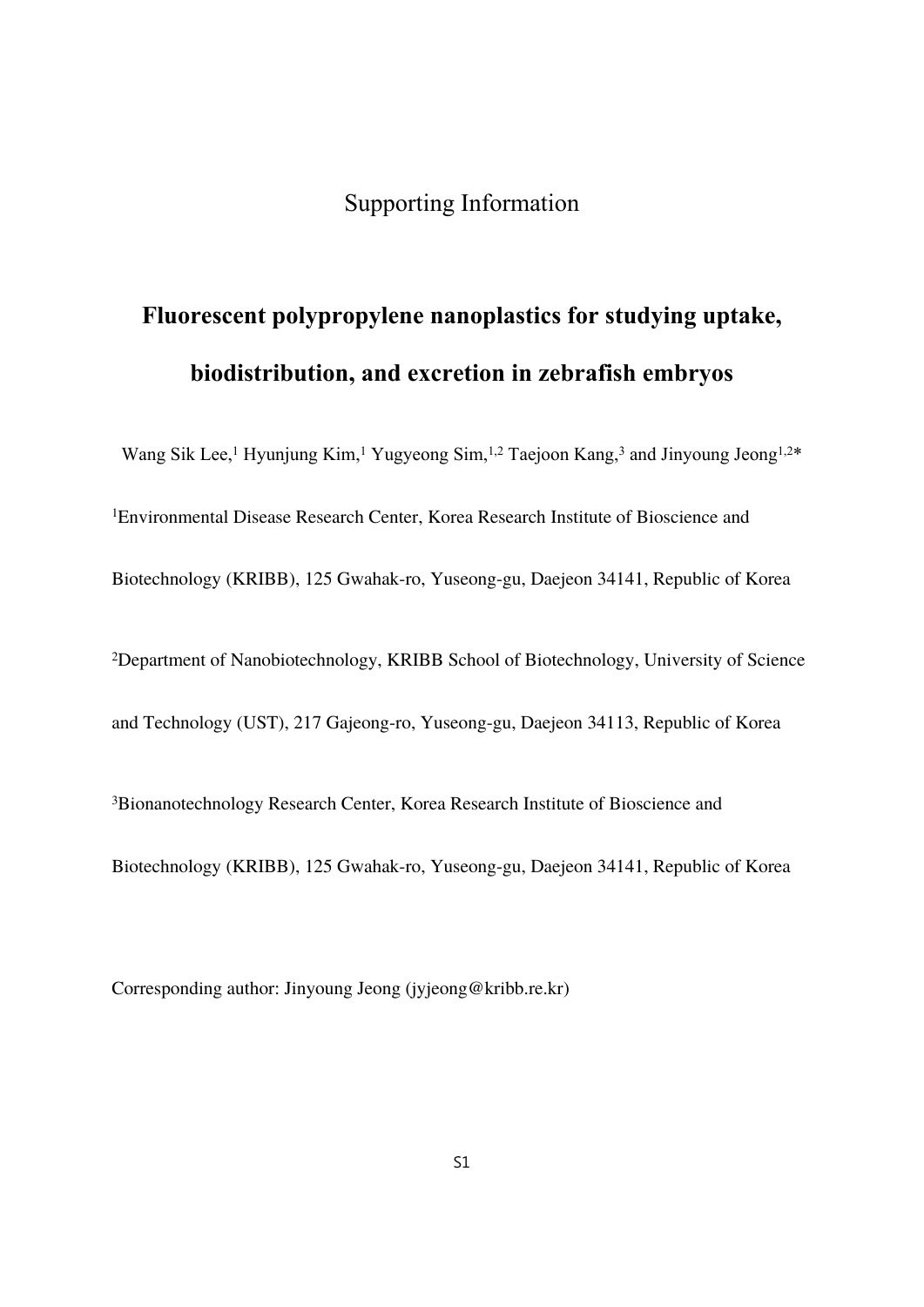## **Experimental section**

## **Quantitative analysis of R-PPNPs in zebrafish embryos (ZFEs)**

We employed the fluorescence intensity of RBITC-labeled PPNPs (R-PPNPs) in a quantitative relationship model to determine the amount of R-PPNPs remaining in ZFEs. To do so, ZFEs were treated with 50 ppm R-PPNPs at 72 hpf for 24 h and then washed 3 times with fresh EW and fixed with 4% paraformaldehyde at 96 hpf and 120 hpf. Each ZFE was homogenized, and the fluorescence intensity was measured. The amounts of R-PPNPs in ZFEs were calculated by adjusting the standard curve.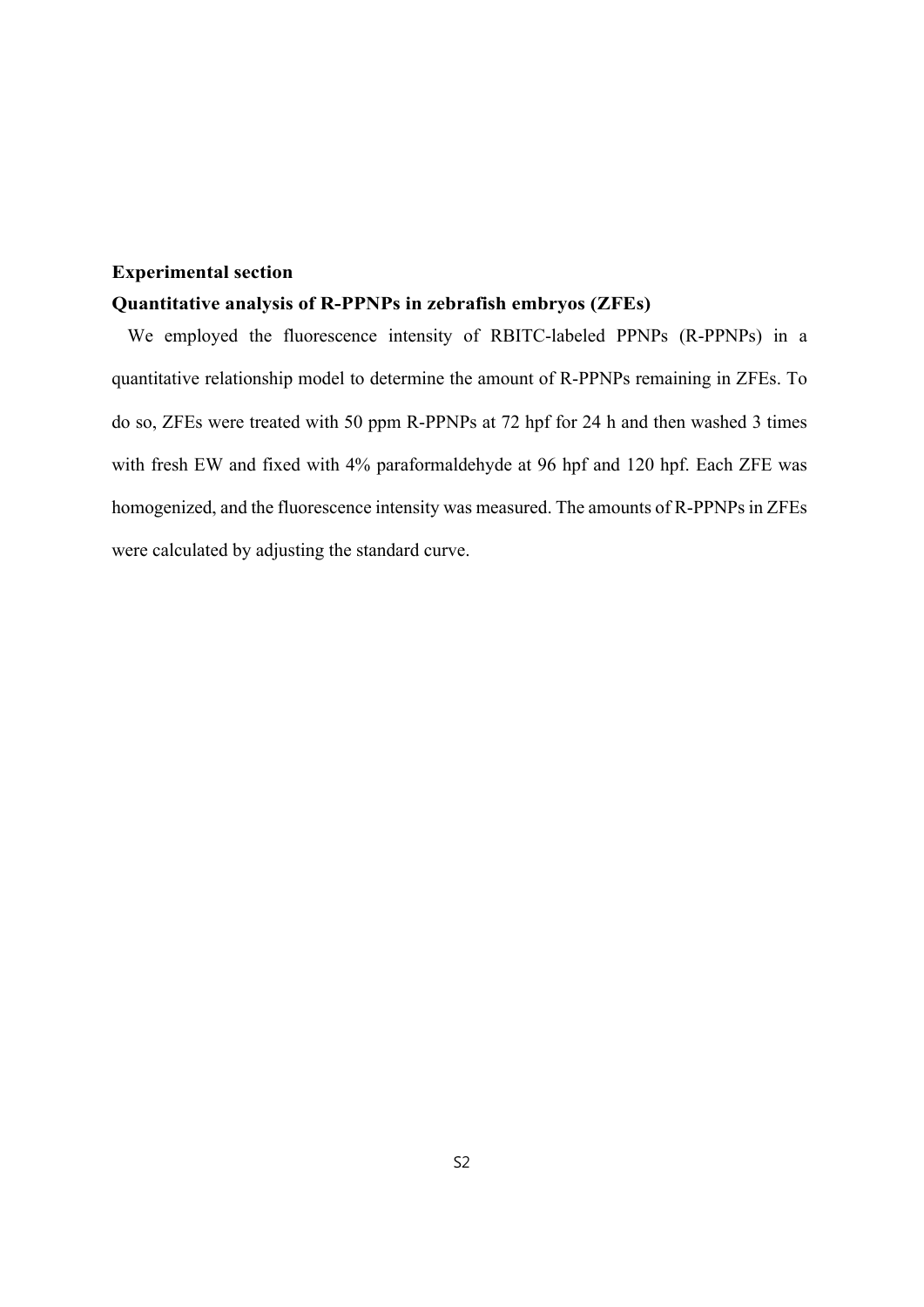| <b>Number</b> | Mass (mg) |     |               |         |
|---------------|-----------|-----|---------------|---------|
|               | In        | Out | Yield $(\% )$ | Average |
|               | 130       | 100 | 76.9%         | 84.1%   |
| 2             | 130       | 100 | 76.9%         |         |
| 3             | 260       | 230 | 88.5%         |         |
| 4             | 1040      | 980 | 94.2%         |         |

Table S1. The yield of PPNPs production by NIPS method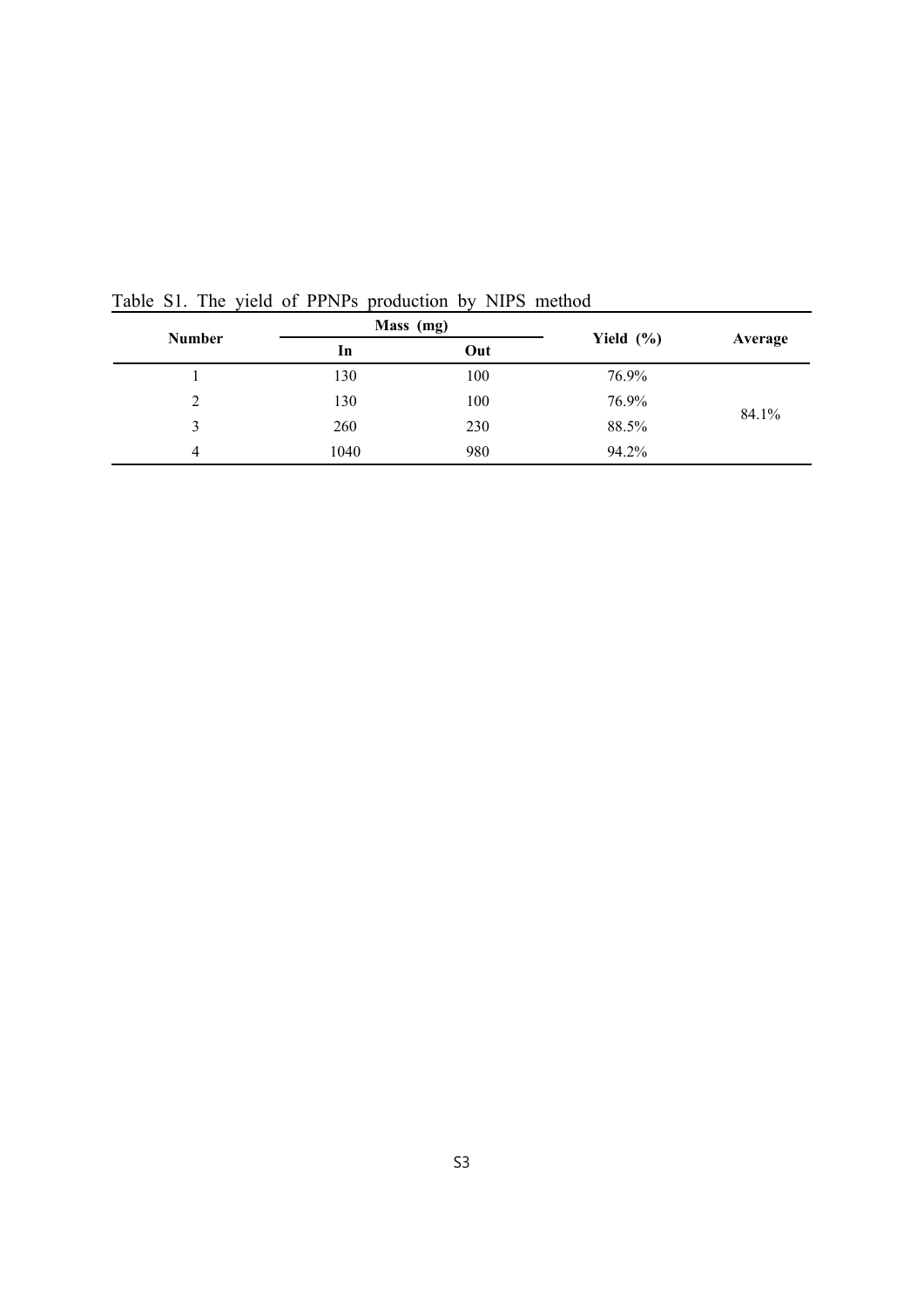| <b>Samples</b> | Tc $(^{\circ}C)$ | $T_{m\text{-low}}$ (°C) | $T_{m\text{-high}}$ (°C) | $\Delta H_f$ (J/g) | $X_{DSC}$ (%) |
|----------------|------------------|-------------------------|--------------------------|--------------------|---------------|
| PP pellets     | 115.40           | 147.53                  | 156.52                   | 102.39             | 49.44         |
| <b>PPNPs</b>   | 120.87           | 149.54                  | 156.64                   | 105.31             | 50.85         |

Table S2. DSC melting results of PP pellets and PPNPs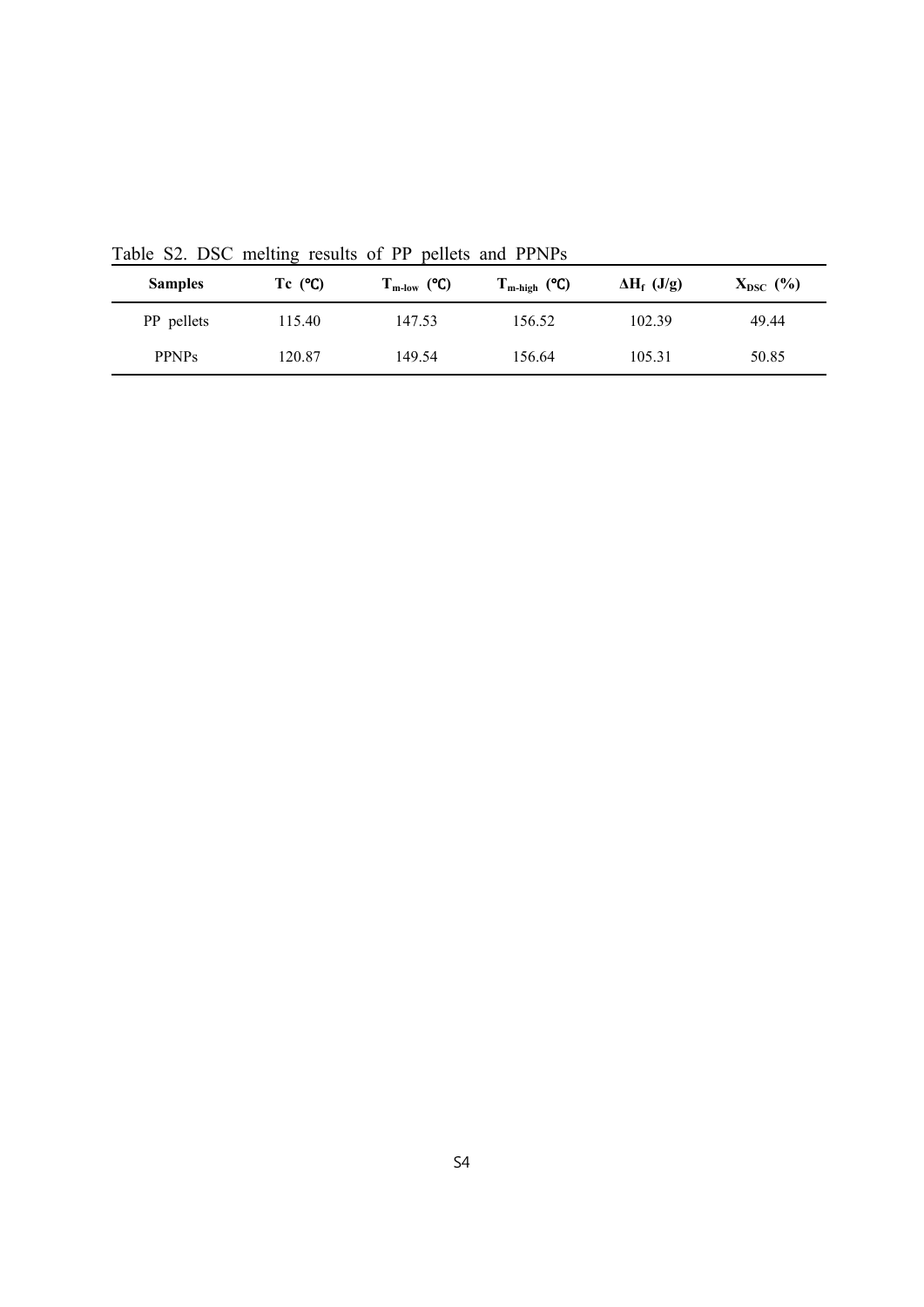| Conc. (ppm)         |                  | Mortality rate $(\% )$ |             | Deformity rate $(\% )$ |           |
|---------------------|------------------|------------------------|-------------|------------------------|-----------|
|                     |                  | at $48$ hpf            | at $96$ hpf | at $48$ hpf            | at 96 hpf |
| R-PPNP <sub>S</sub> | $\boldsymbol{0}$ | $13.33 \pm 5.77$       | 0.00        | $3.33 \pm 5.77$        | 0.00      |
|                     | 50               | $13.33 \pm 5.77$       | 0.00        | $6.66 \pm 5.77$        | 0.00      |
| <b>PPNPs</b>        | $\boldsymbol{0}$ | $6.66 \pm 5.77$        | 0.00        | 0.00                   | 0.00      |
|                     | 50               | 0.00                   | 0.00        | $3.33 \pm 5.77$        | 0.00      |

Table S3. Mortality and deformity of PPNPs and R-PPNPs-treated ZFEs  $(P > 0.05)$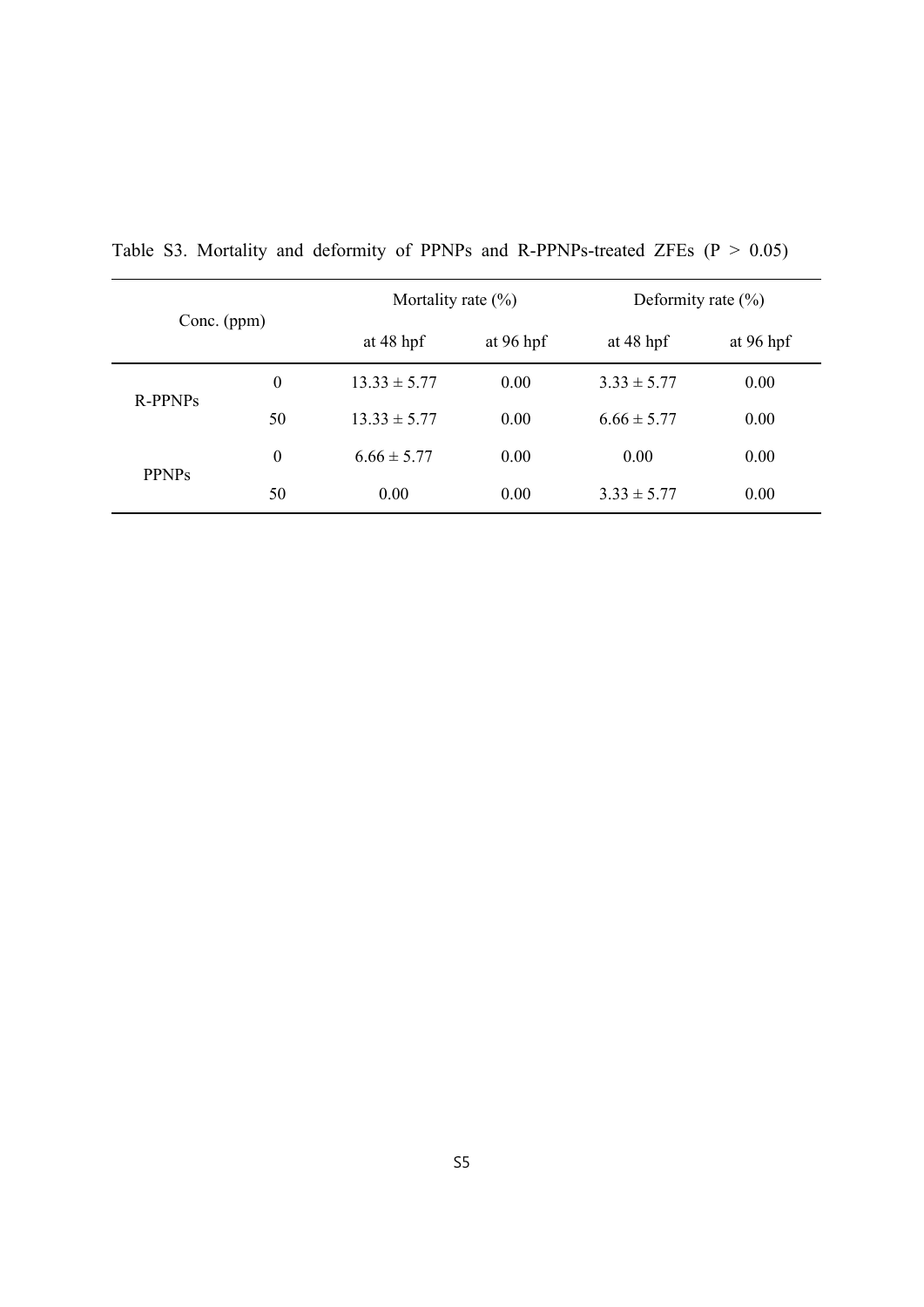

Figure S1. SEM images of PPNPs prepared by NIPS method using distilled water as a nonsolvent.



Figure. S2. SEM images of R-PPNPs and its size distribution.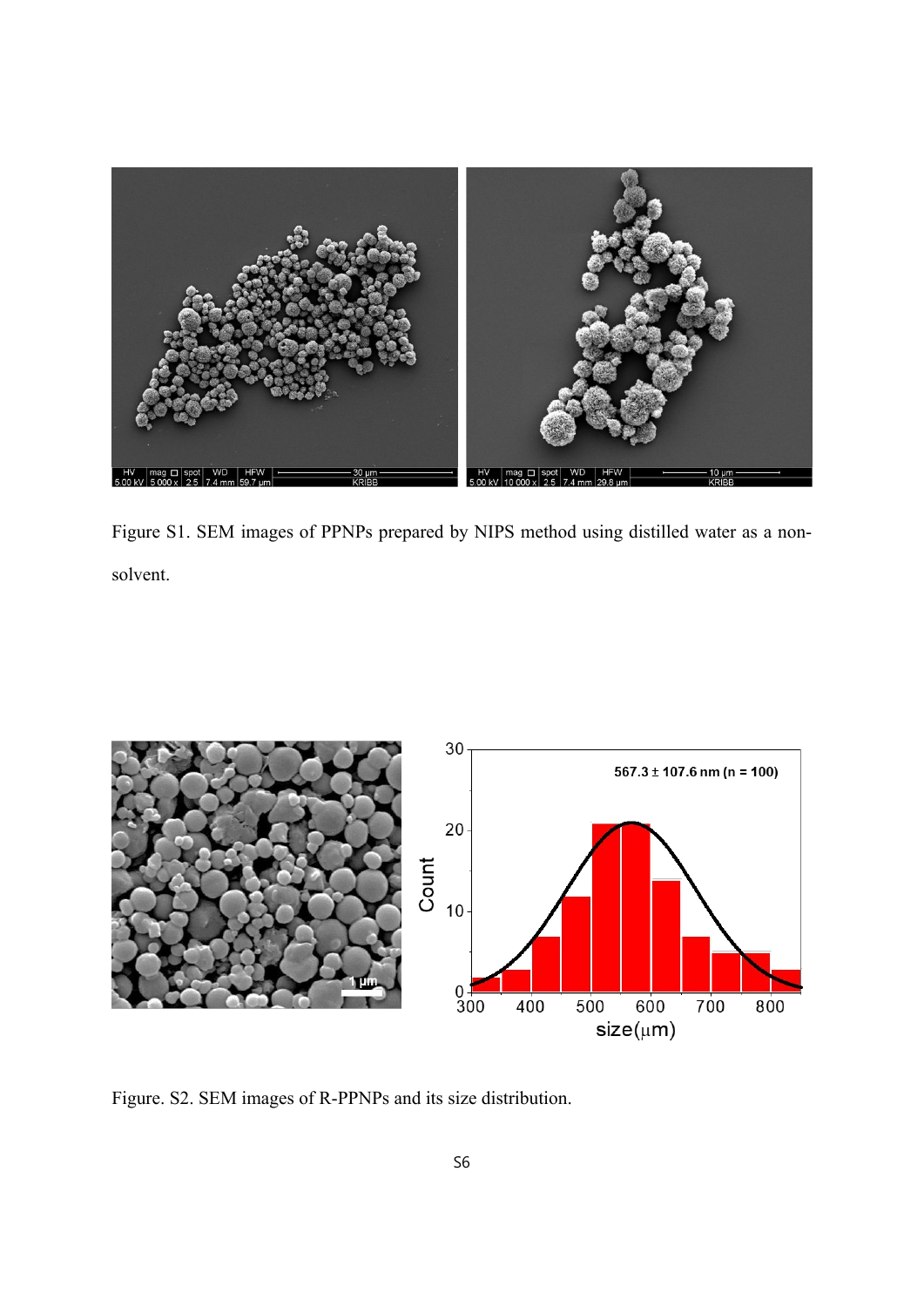

Figure S3. Standard curve for fluorescence intensity of RBITC by concentration.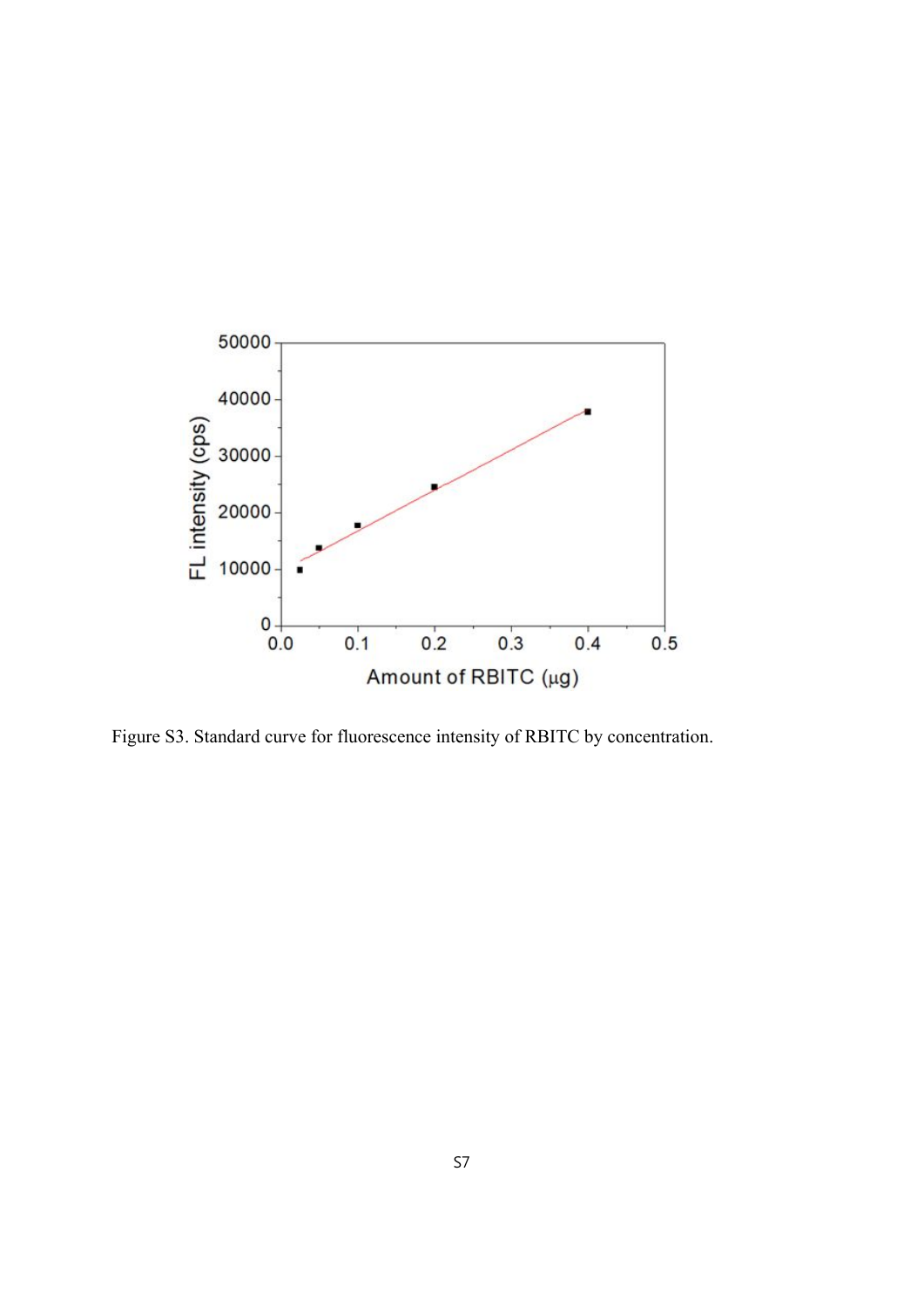

Figure S4. (a) Hydrodynamic size and (b) Zeta-potential values of PPNPs by different media (DW and EW)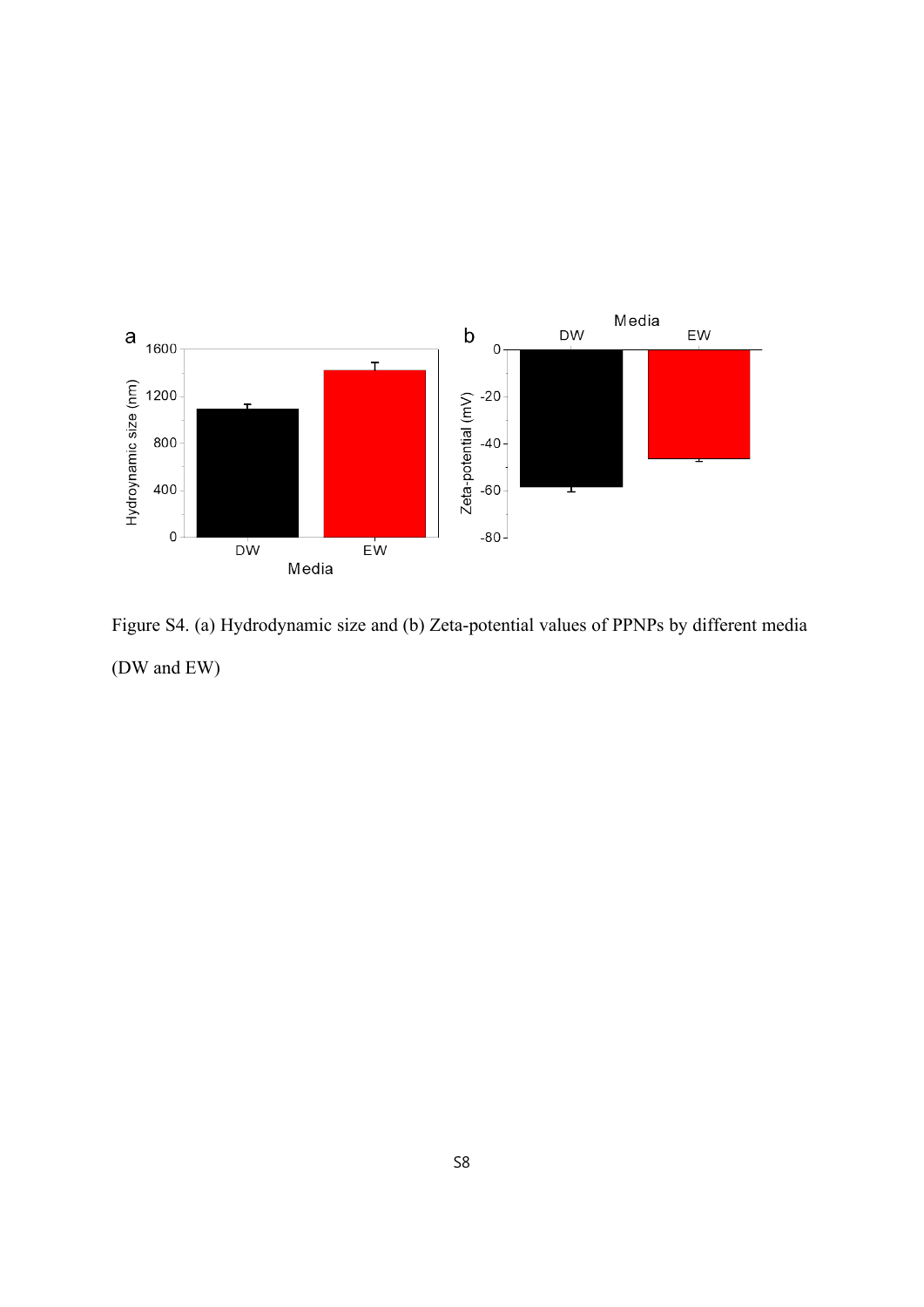

Figure S5. Cross-sectional images of the yolk sac (The point of dash line in top image  $\mathbf{i}$ , ii) in ZFEs at 48 hpf after R-PPNPs exposure at 24 hpf for 24 h with three different filters such as DIC, DAPI, and Red.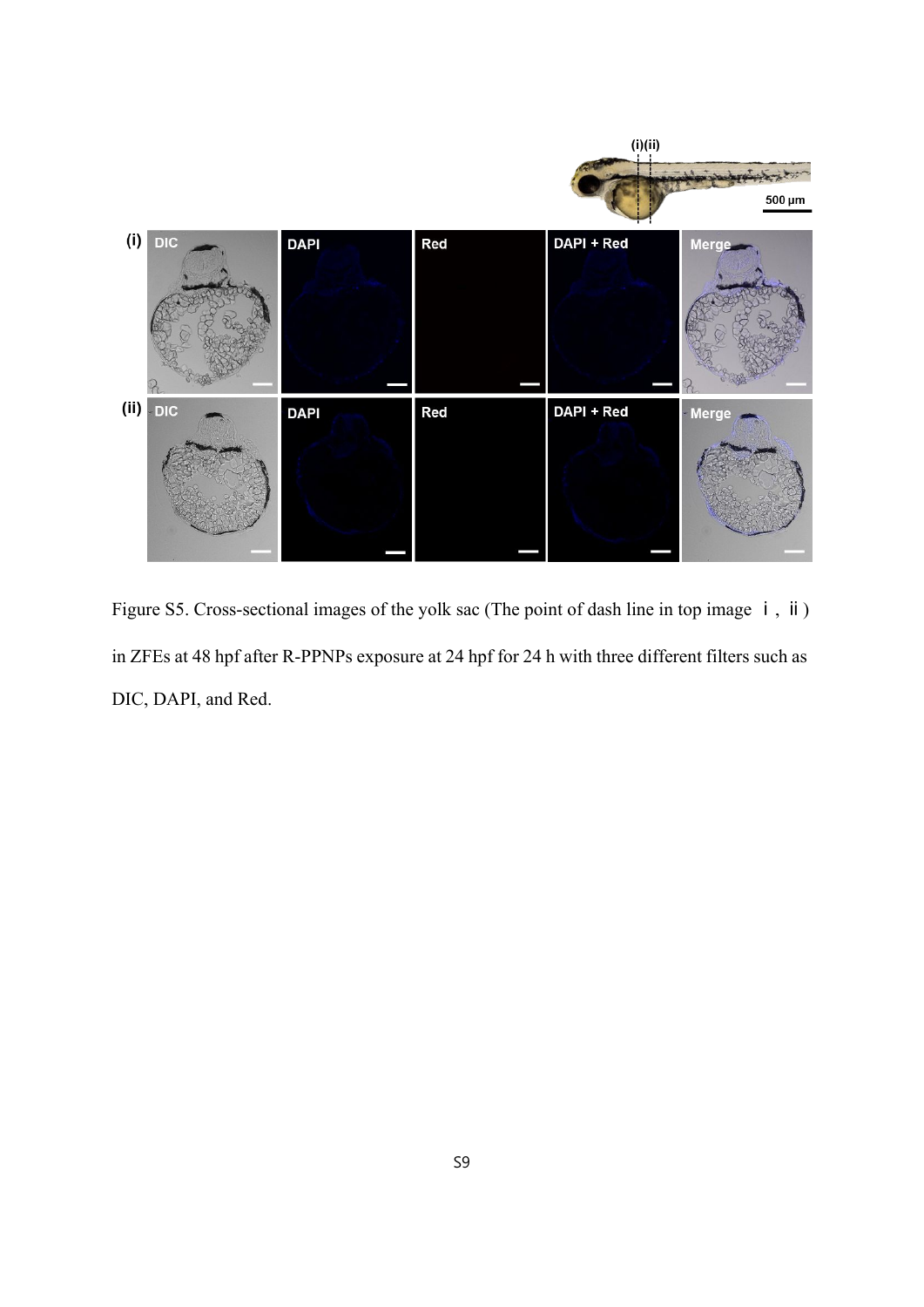

Figure S6. Cross-sectional images of control ZFEs at 48 hpf and 96 hpf with three different filters such as DIC, DAPI, and Red.